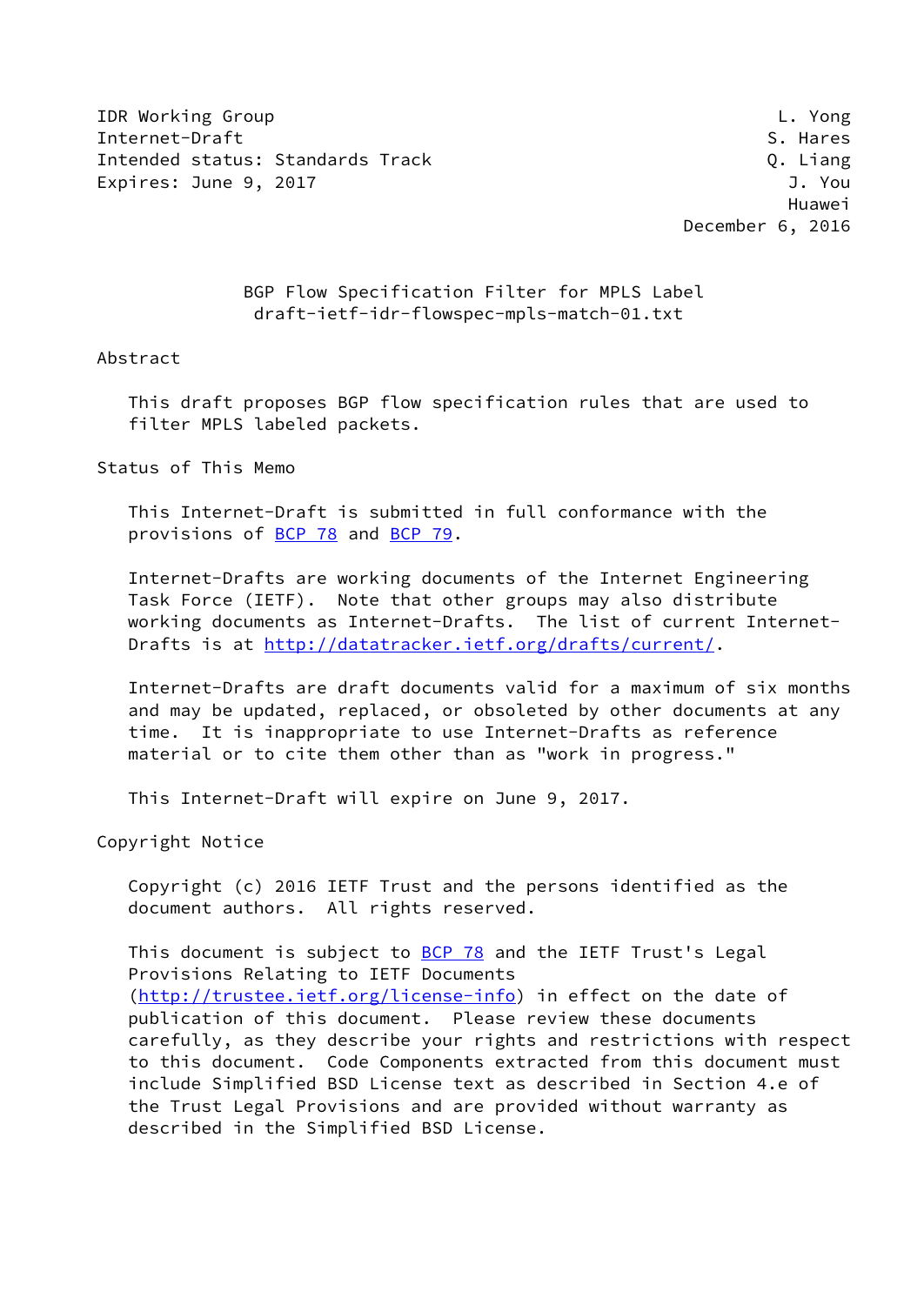<span id="page-1-1"></span>Internet-Draft FlowSpec MPLS Match December 2016

## Table of Contents

|  | 1. Introduction $\ldots \ldots \ldots \ldots \ldots \ldots \ldots \ldots \ldots$ |  |
|--|----------------------------------------------------------------------------------|--|
|  | 2. The Flow Specification Encoding for MPLS Match $\ldots \ldots$                |  |
|  | 3. Deployment Example: DDoS Traffic 4                                            |  |
|  |                                                                                  |  |
|  |                                                                                  |  |
|  |                                                                                  |  |
|  | 6.1. Normative References 6                                                      |  |
|  | 6.2. Informative References 6                                                    |  |
|  |                                                                                  |  |

## <span id="page-1-0"></span>[1](#page-1-0). Introduction

BGP Flow Specification (BGP-FS) [\[RFC5575](https://datatracker.ietf.org/doc/pdf/rfc5575)] is an extension to that allows for the dissemination of traffic flow specification rules via BGP ( $[REC4271]$ ). BGP-FS policies have a match condition that may be n-tuple match in a policy, and an action that modifies the packet and forwards/drops the packet. Via BGP, new filter rules can be sent to all BGP peers simultaneously without changing router configuration, and the BGP peer can install these routes in the forwarding table. The typical application of BGP-FS is to automate the distribution of traffic filter lists to routers for DDOS mitigation.

 [RFC5575] defines a new BGP Network Layer Reachability Information (NLRI) format used to distribute traffic flow specification rules. NLRI (AFI=1, SAFI=133) is for IPv4 unicast filtering. NLRI (AFI=1, SAFI=134) is for BGP/MPLS VPN filtering. [\[I-D.ietf-idr-flow-spec-v6\]](#page-7-0) defines flow-spec extension for IPv6 data packets. [\[I-D.ietf-idr-flowspec-l2vpn](#page-7-1)] extends the flow-spec rules for layer 2 Ethernet packets (AFI=25, SAFI=133, SAFI=134). All these flow specifications match parts only reflect single layer IP (source/ destination IP prefix, protocol type, ports, etc.) and Ethernet information with matches for source/destination MAC

<span id="page-1-2"></span>[I-D.hr-idr-rfc5575bis] provides updates to [\[RFC5575](https://datatracker.ietf.org/doc/pdf/rfc5575)] to resolve unclear sections in text and conflicts with interactions of filtering actions.

MPLS technologies [[RFC3031](https://datatracker.ietf.org/doc/pdf/rfc3031)] have been widely deployed in WAN networks. MPLS label stack [\[RFC3032](https://datatracker.ietf.org/doc/pdf/rfc3032)] is the foundation for label switched data plane. A label on a label stack may represent a label switch path (LSP), application identification such as Pseudo Wire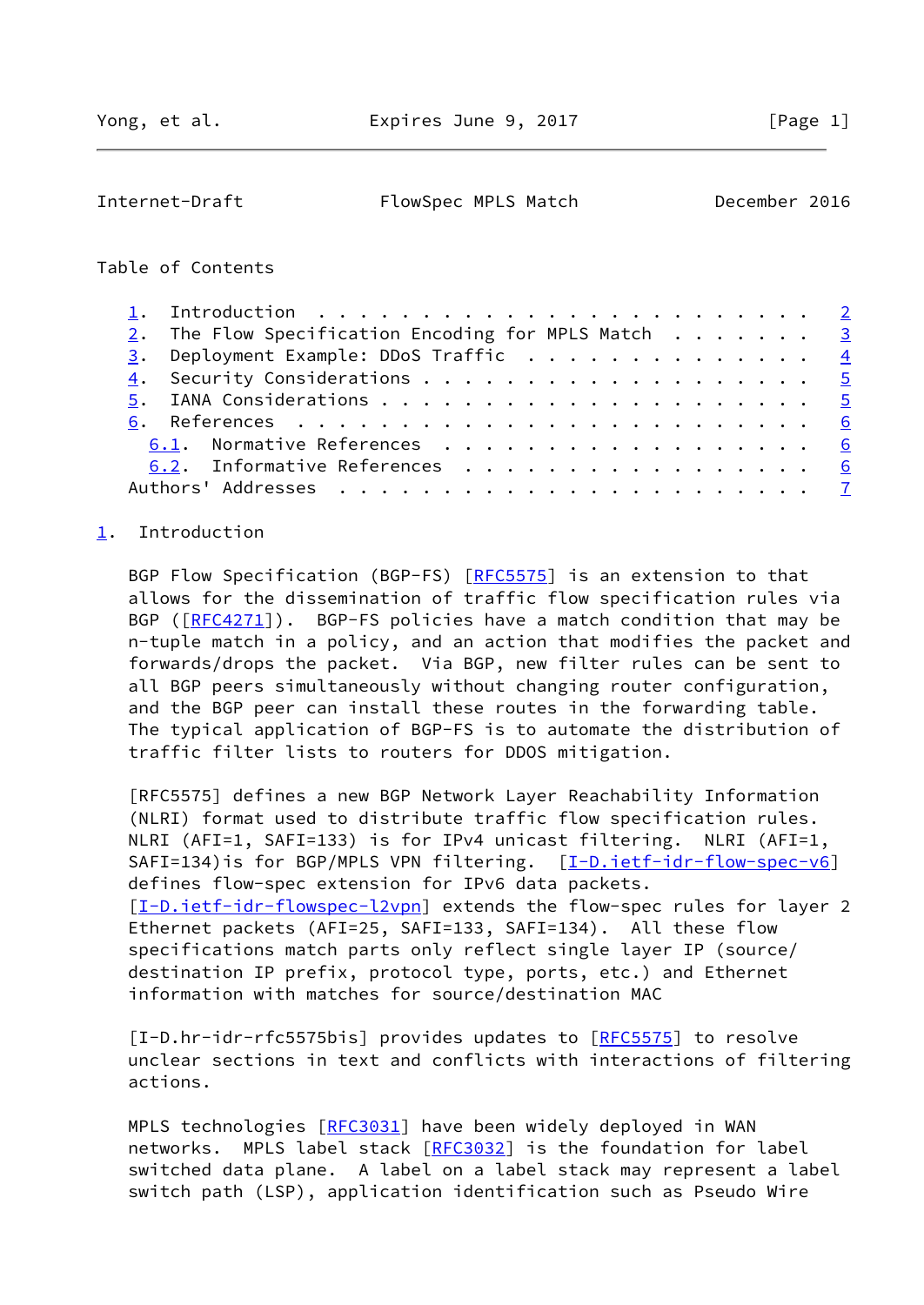(PW), a reserved label that triggers a specific data plane action, or etc. The data plane label switching operations includes pop, push, or swap label on the label stack.

Yong, et al. **Expires June 9, 2017** [Page 2]

<span id="page-2-1"></span>

Internet-Draft FlowSpec MPLS Match December 2016

 For value added services, it is valuable for a MPLS network to have BGP-FS policy filter that matches on the MPLS portion of a packet and an action to modify the MPLS packet header and/or monitor the packets that match the policy. This document specifies an MPLS match filter. [\[I-D.ietf-idr-bgp-flowspec-label](#page-6-2)] specifies a BGP action to modify the MPLS label.

<span id="page-2-2"></span> [I-D.hares-idr-flowspec-v2] describes the following two options for extending [[RFC5575](https://datatracker.ietf.org/doc/pdf/rfc5575)]: creating a version 2 of BGP Flow Specification which can run in parallel to the original BGP Flow specification. Version 2 may also include improved security features (ROAs or [\[I-D.ietf-idr-bgp-flowspec-oid](#page-7-2)])

This MPLS match option can be used for [RFC5575](https://datatracker.ietf.org/doc/pdf/rfc5575) ([\[RFC5575](https://datatracker.ietf.org/doc/pdf/rfc5575)], [\[I-D.hr-idr-rfc5575bis](#page-1-2)]) or version 2 of the flow specification.

<span id="page-2-0"></span>[2](#page-2-0). The Flow Specification Encoding for MPLS Match

 This document proposes new flow specifications rules that is encoded in NLRI.

Type TBD1- MPLS Match1

 Function: The match1 applies to MPLS Label field on the label stack.

Encoding: <type(1 octet), length(1 octet), [operator,value]+>.

 It contains a set of {operator, value} pairs that are used for matching filter.

The operator byte is encoded as:

 0 1 2 3 4 5 6 7 +---+---+---+---+---+---+---+---+ | e | a | i | pos | Resv |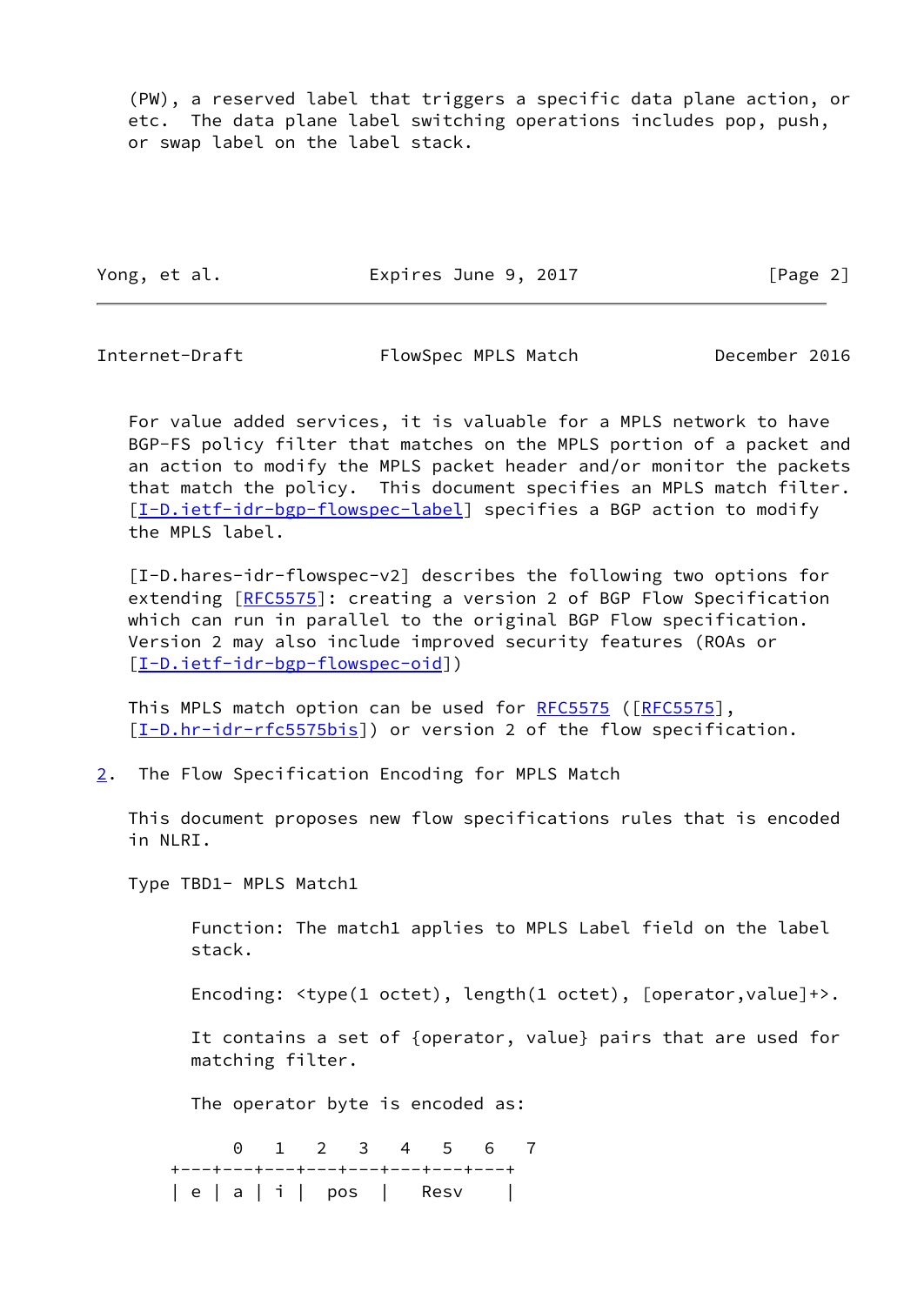+---+---+---+---+---+---+---+---+

where:

- e end of list bit: Set in the last {op, value} pair in the list.
- a AND bit: If unset, the previous term is logically ORed with the current one. If set, the operation is a logical AND. It should be unset in the first operator byte of a sequence. The AND operator has higher priority than OR for the purposes of evaluating logical expressions.

| Yong, et al. | Expires June 9, 2017 | [Page 3] |
|--------------|----------------------|----------|
|--------------|----------------------|----------|

<span id="page-3-0"></span>Internet-Draft FlowSpec MPLS Match December 2016

- i before bit: If unset, apply matching filter before MPLS label data plane action; if set, apply matching filter after MPLS label data plane action.
- pos the label position indication bits: where:
	- 00:any position on the label stack the presented label value is used to match any label on the label stack. When apply it, at least one label on the stack match the value
	- 01:top label indication- the presented label value MUST be used to match the top label on the label stack.
	- 10: bottom label indication- If it is set, the presented label value MUST match the bottom label on the label stack. When it is clear, the present label value can match to any label on the label stack
	- 11: (for reserved labels)

The value field is encoded as:

 0 1 2 3 4 5 6 7 8 9 0 1 2 3 4 5 6 7 8 9 0 +-+-+-+-+-+-+-+-+-+-+-+-+-+-+-+-+-+-+-+-+ Label +-+-+-+-+-+-+-+-+-+-+-+-+-+-+-+-+-+-+-+-+

Type TBD2 - MPLS Match2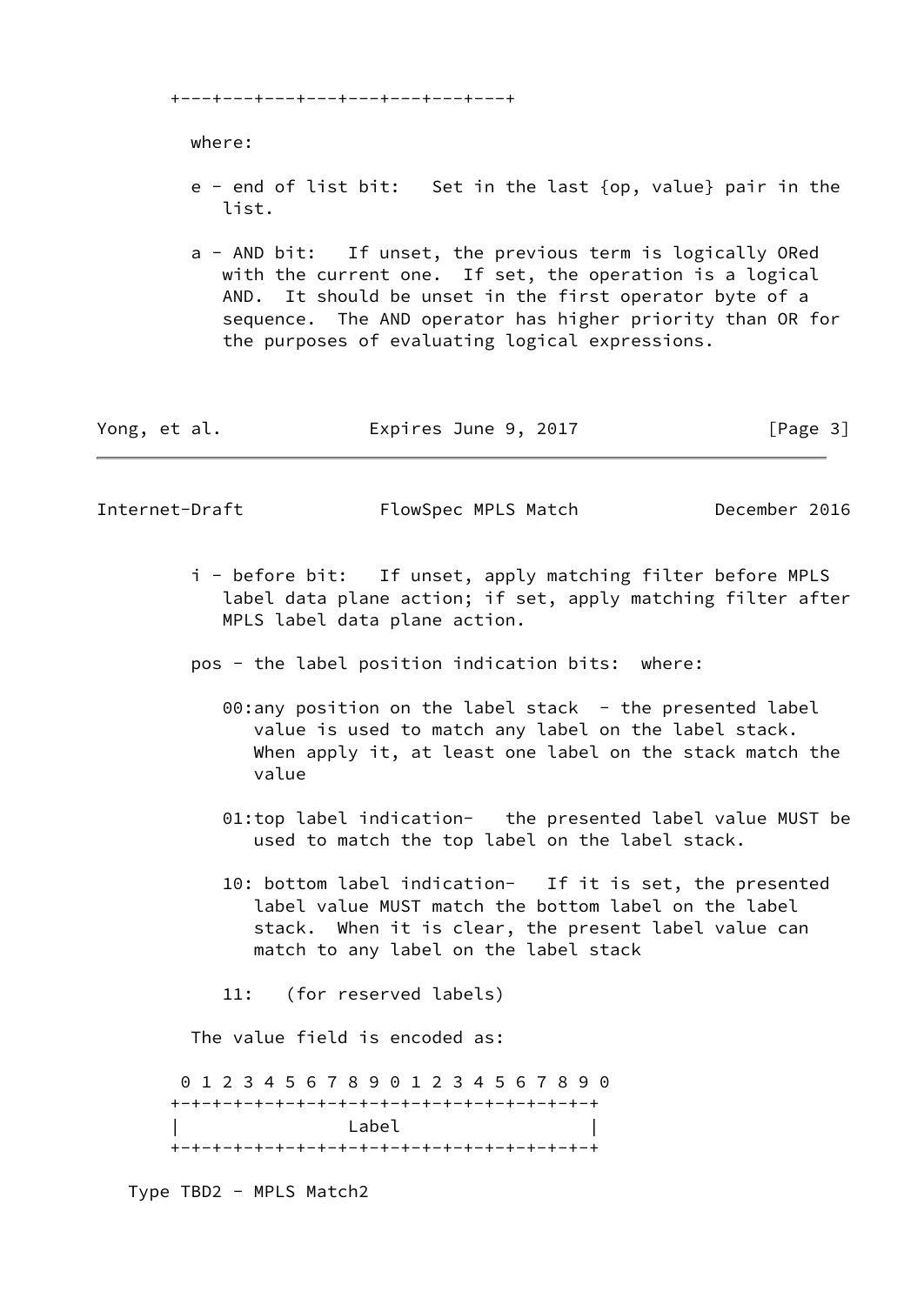Function: MPLS Match2 applies to MPLS Label experiment bits (EXP) on the top label in the label stack.

Encoding: <type (1 octet), [op, value]+>

 [op,value] - Defines a list of {operation, value} pairs used to match 3-bit exp field on the top label of packets [\[RFC3032](https://datatracker.ietf.org/doc/pdf/rfc3032)].

 Values are encoded using a single byte, where the five most significant bits are zero and the three least significant bits contain the exp value.

<span id="page-4-0"></span>[3](#page-4-0). Deployment Example: DDoS Traffic

 In this example, 5 local policy rules in the filter-based RIBs (FB- RB, aka Policy Routing) will match n-tuples (destination IP address, Destination Port, source IP address, Source IP Address, protocols

| Yong, et al. | Expires June 9, 2017 | [Page 4] |
|--------------|----------------------|----------|
|              |                      |          |

<span id="page-4-1"></span>Internet-Draft FlowSpec MPLS Match December 2016

 (ICMP and STCP). These policy rules can be created by standard yang modules for filter-based RIBS (configuration, and ephemeral configuration) or ACLs, or vendor based policy. These policies will put the DDoS attack data onto one LSP (LSP1) in order to send the DDoS traffic to the IDS/IPS processing attached to PE2.

 The MPLS Filter allows the BGP Flow specification to match on the LSP label rather than the IP address so that PE2 (with the FB-RIBs on PE2) can forward the traffic to a set of IDS/IPS machines. The BGP Flow Specification (BGP-FS) can forward this simple match policy along with an action policy that constraints the traffic on this Flow to a certain rate (bytes/second).

 |<---------------- AS1 ----------------->| +---------+ +-----+ +-----+ +-----+ ===| PE1 |---|IBGP |----|IBGP |----| PE2 |--IDS-1/IPS | Filters | | | | | | |--IDS-2/IPS +---------+ +-----+ +-----+ +-----+ |-------------------------------| MPLS travel on LSP-1 with label-1

BGP Flow Specification Filter 1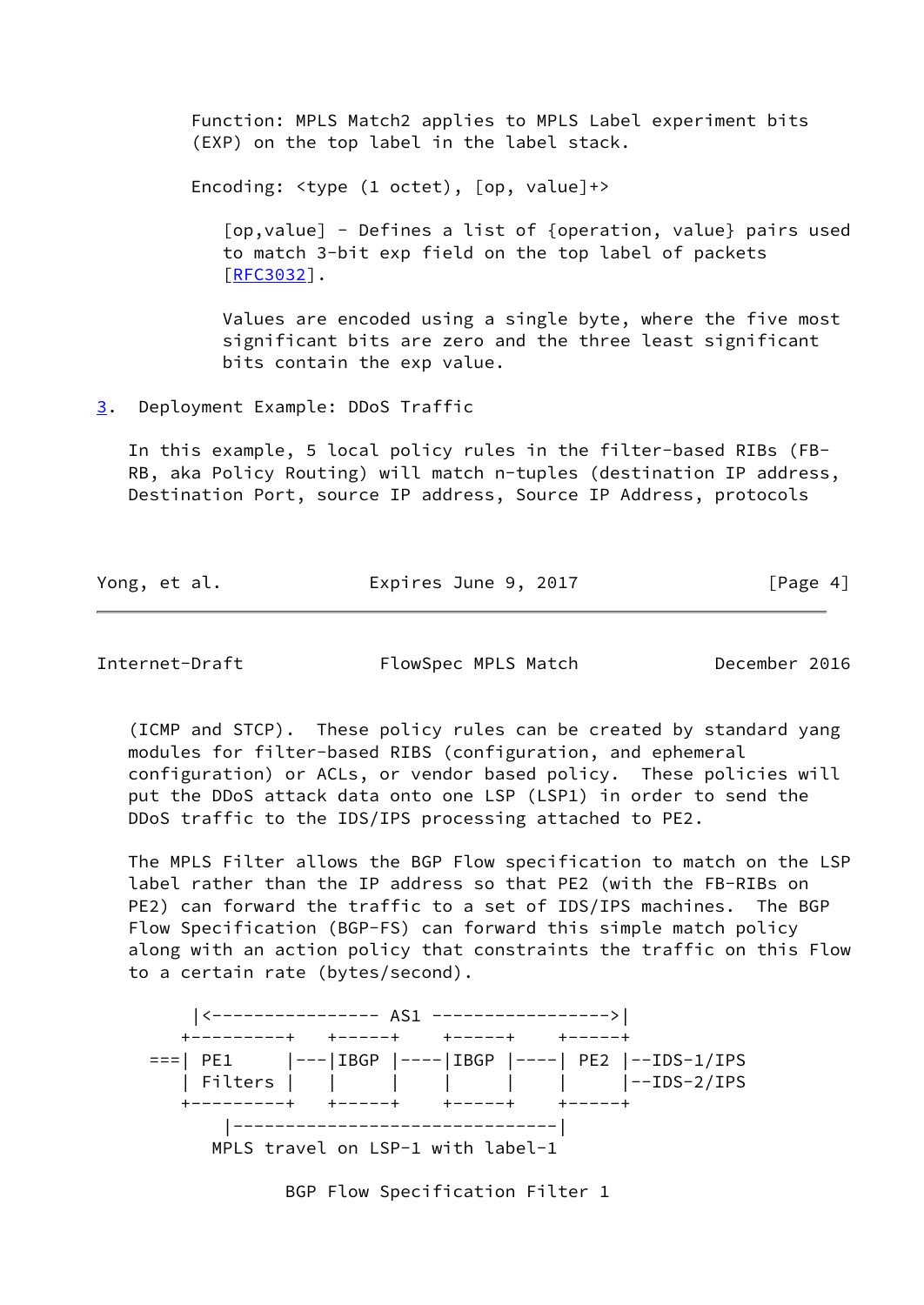BGP Flow Specification Match Policy Destination IP address (0/0) [Required by [RFC5575](https://datatracker.ietf.org/doc/pdf/rfc5575)] MPLS Label match (label-1) Action Policy Traffic-rate (n bytes)

<span id="page-5-0"></span>[4](#page-5-0). Security Considerations

 The validation of BGP Flow Specification policy relies on the security of the BGP protocol and [RFC 5575](https://datatracker.ietf.org/doc/pdf/rfc5575) checks ([[RFC5575](https://datatracker.ietf.org/doc/pdf/rfc5575)], [\[I-D.hr-idr-rfc5575bis](#page-1-2)]) for BGP Flow specification version 1 and BGP Flow specification version 2 ( $[I-D.hares-idr-flowspec-v2]$  $[I-D.hares-idr-flowspec-v2]$ ). For Option 1, the MPLS Match can be one of the match filtes, and and the final match is an "AND" of all the filters. Match filters are tested in the order specified in  $[I-D.hares-idr-flowspec-v2]$  $[I-D.hares-idr-flowspec-v2]$  and/or an RFC5575bis document.

<span id="page-5-1"></span>[5](#page-5-1). IANA Considerations

This section complies with [[RFC7153\]](https://datatracker.ietf.org/doc/pdf/rfc7153)

 IANA is requested to a new entry in "Flow Spec component types registry" with the following values:

|  | Yong, et al. | Expires June 9, 2017 | [Page 5] |
|--|--------------|----------------------|----------|
|--|--------------|----------------------|----------|

<span id="page-5-3"></span>

| Internet-Draft | FlowSpec MPLS Match | December 2016 |  |
|----------------|---------------------|---------------|--|
|                |                     |               |  |

| Value Name: |      | Value Reference |
|-------------|------|-----------------|
|             |      |                 |
| MPLS-Match1 | TBD1 | [This Document] |
| MPLS-Match2 | TBD2 | [This Document] |

## <span id="page-5-2"></span>[6](#page-5-2). References

<span id="page-5-4"></span>[6.1](#page-5-4). Normative References

 [RFC2119] Bradner, S., "Key words for use in RFCs to Indicate Requirement Levels", [BCP 14](https://datatracker.ietf.org/doc/pdf/bcp14), [RFC 2119](https://datatracker.ietf.org/doc/pdf/rfc2119), DOI 10.17487/RFC2119, March 1997, <<http://www.rfc-editor.org/info/rfc2119>>.

[RFC3031] Rosen, E., Viswanathan, A., and R. Callon, "Multiprotocol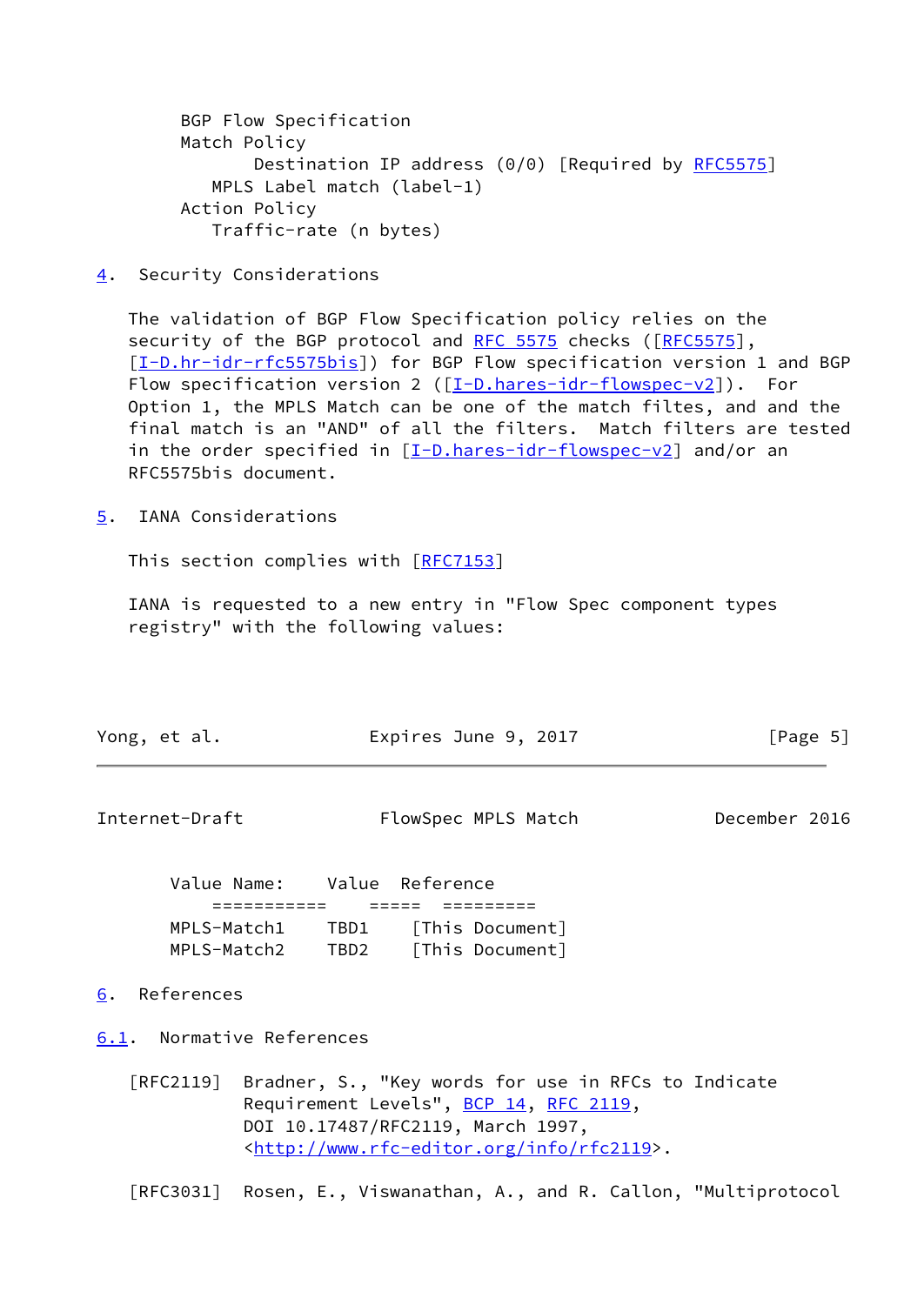Label Switching Architecture", [RFC 3031](https://datatracker.ietf.org/doc/pdf/rfc3031), DOI 10.17487/RFC3031, January 2001, <<http://www.rfc-editor.org/info/rfc3031>>.

- [RFC3032] Rosen, E., Tappan, D., Fedorkow, G., Rekhter, Y., Farinacci, D., Li, T., and A. Conta, "MPLS Label Stack Encoding", [RFC 3032](https://datatracker.ietf.org/doc/pdf/rfc3032), DOI 10.17487/RFC3032, January 2001, <<http://www.rfc-editor.org/info/rfc3032>>.
- [RFC4271] Rekhter, Y., Ed., Li, T., Ed., and S. Hares, Ed., "A Border Gateway Protocol 4 (BGP-4)", [RFC 4271,](https://datatracker.ietf.org/doc/pdf/rfc4271) DOI 10.17487/RFC4271, January 2006, <<http://www.rfc-editor.org/info/rfc4271>>.
- [RFC5575] Marques, P., Sheth, N., Raszuk, R., Greene, B., Mauch, J., and D. McPherson, "Dissemination of Flow Specification Rules", [RFC 5575,](https://datatracker.ietf.org/doc/pdf/rfc5575) DOI 10.17487/RFC5575, August 2009, <<http://www.rfc-editor.org/info/rfc5575>>.
- [RFC7153] Rosen, E. and Y. Rekhter, "IANA Registries for BGP Extended Communities", [RFC 7153](https://datatracker.ietf.org/doc/pdf/rfc7153), DOI 10.17487/RFC7153, March 2014, [<http://www.rfc-editor.org/info/rfc7153](http://www.rfc-editor.org/info/rfc7153)>.
- <span id="page-6-0"></span>[6.2](#page-6-0). Informative References
	- [I-D.hares-idr-flowspec-v2] Hares, S., "BGP Flow Specification Version 2", [draft](https://datatracker.ietf.org/doc/pdf/draft-hares-idr-flowspec-v2-00) [hares-idr-flowspec-v2-00](https://datatracker.ietf.org/doc/pdf/draft-hares-idr-flowspec-v2-00) (work in progress), June 2016.

| Yong, et al. | Expires June 9, 2017 | [Page 6] |
|--------------|----------------------|----------|
|              |                      |          |

<span id="page-6-1"></span>Internet-Draft FlowSpec MPLS Match December 2016

 [I-D.hr-idr-rfc5575bis] Hares, S., Raszuk, R., McPherson, D., Loibl, C., and M. Bacher, "Dissemination of Flow Specification Rules", [draft-hr-idr-rfc5575bis-02](https://datatracker.ietf.org/doc/pdf/draft-hr-idr-rfc5575bis-02) (work in progress), November 2016.

<span id="page-6-2"></span> [I-D.ietf-idr-bgp-flowspec-label] liangqiandeng, l., Hares, S., You, J., Raszuk, R., and d.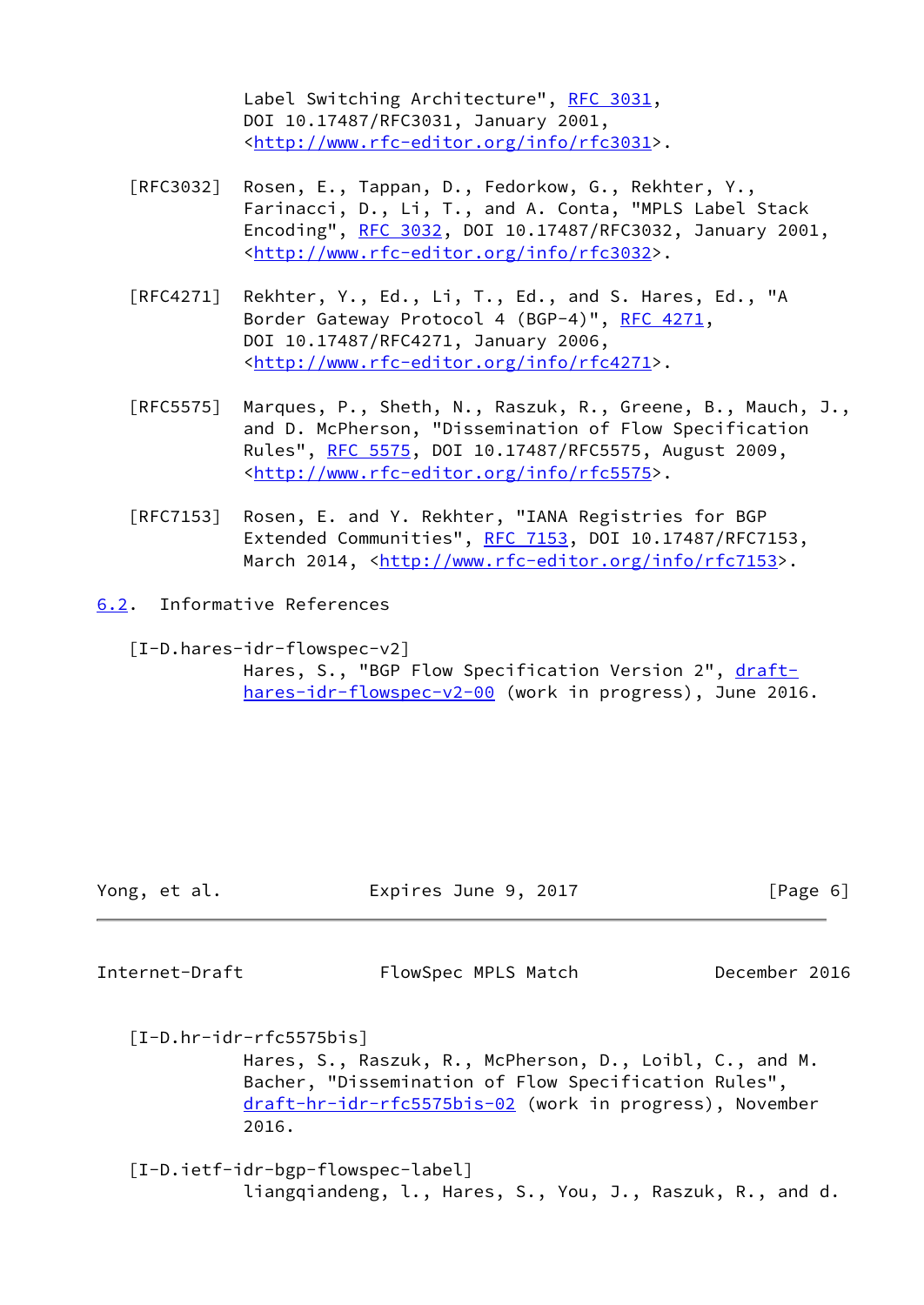danma@cisco.com, "Carrying Label Information for BGP FlowSpec", [draft-ietf-idr-bgp-flowspec-label-00](https://datatracker.ietf.org/doc/pdf/draft-ietf-idr-bgp-flowspec-label-00) (work in progress), June 2016.

<span id="page-7-2"></span>[I-D.ietf-idr-bgp-flowspec-oid]

 Uttaro, J., Filsfils, C., Smith, D., Alcaide, J., and P. Mohapatra, "Revised Validation Procedure for BGP Flow Specifications", [draft-ietf-idr-bgp-flowspec-oid-03](https://datatracker.ietf.org/doc/pdf/draft-ietf-idr-bgp-flowspec-oid-03) (work in progress), March 2016.

<span id="page-7-0"></span>[I-D.ietf-idr-flow-spec-v6]

 McPherson, D., Raszuk, R., Pithawala, B., akarch@cisco.com, a., and S. Hares, "Dissemination of Flow Specification Rules for IPv6", [draft-ietf-idr-flow-spec](https://datatracker.ietf.org/doc/pdf/draft-ietf-idr-flow-spec-v6-07) [v6-07](https://datatracker.ietf.org/doc/pdf/draft-ietf-idr-flow-spec-v6-07) (work in progress), March 2016.

<span id="page-7-1"></span>[I-D.ietf-idr-flowspec-l2vpn]

 Weiguo, H., liangqiandeng, l., Litkowski, S., and S. Zhuang, "Dissemination of Flow Specification Rules for L2 VPN", [draft-ietf-idr-flowspec-l2vpn-04](https://datatracker.ietf.org/doc/pdf/draft-ietf-idr-flowspec-l2vpn-04) (work in progress), May 2016.

Authors' Addresses

 Lucy Yong Huawei

Email: lucy.yong@huawei.com

 Susan Hares Huawei 7453 Hickory Hill Saline, MI 48176 USA

Email: shares@ndzh.com

Yong, et al. **Expires June 9, 2017** [Page 7]

Internet-Draft FlowSpec MPLS Match December 2016

Qiandeng Liang